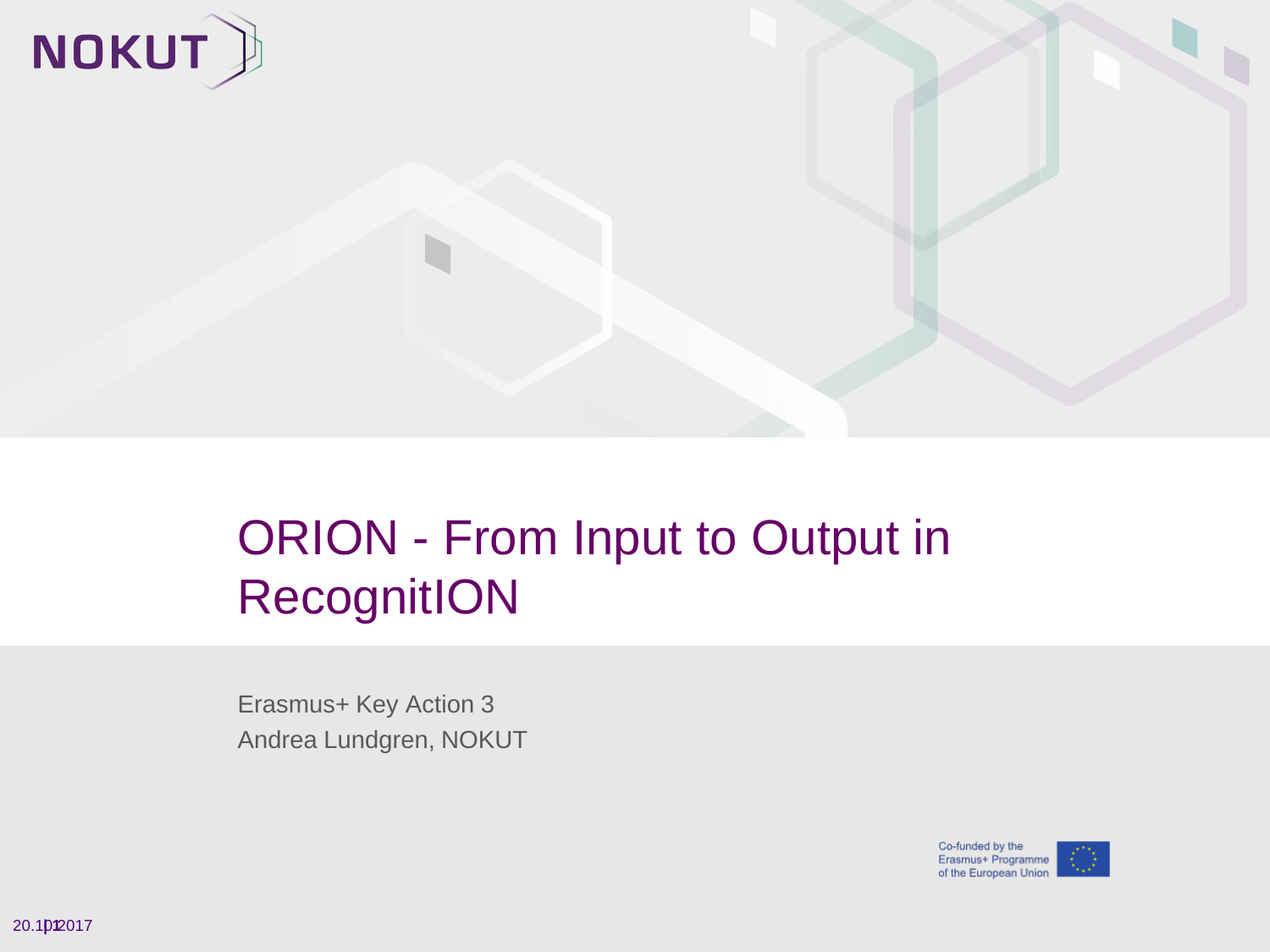



# ORION

- An Erasmus+ Key Action 3 project
- Purpose: update and change recognition methodology
- Outdated methodology in a changed context
- New direction: From Input to Output in RecognitION
- NOKUT already changed doctoral degree recognition
- The other Nordic offices are involved in the process (cf. Reykjavik Declaration)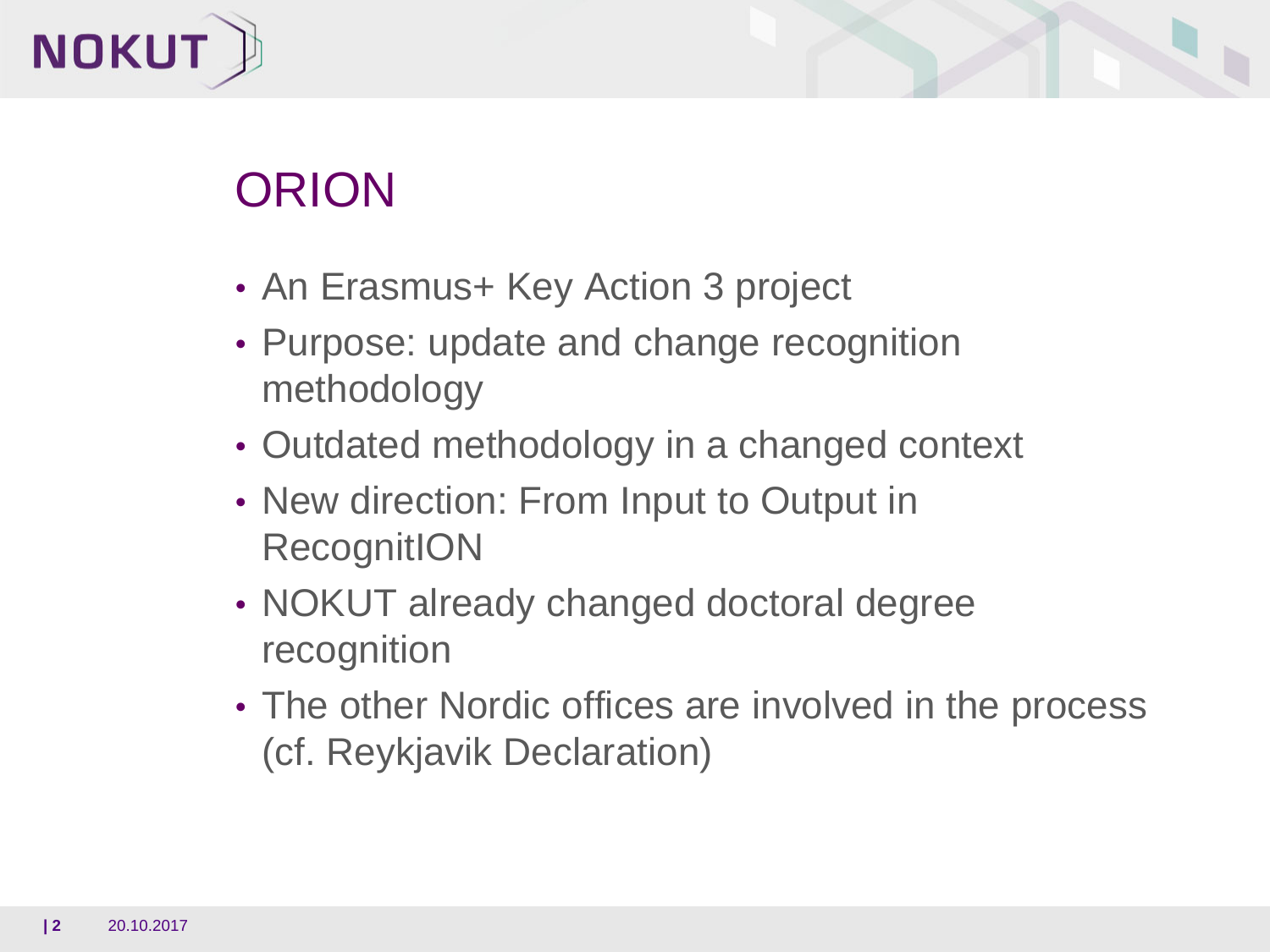



## ORION: Identification of needs

- Development of an updated understanding of the *substantial differences* principle
- Development of robust and pragmatic recognition criteria - based on the new understanding of *substantial differences*
- More generic recognition practice, leading to fewer unintended outcomes resulting from individual program structure

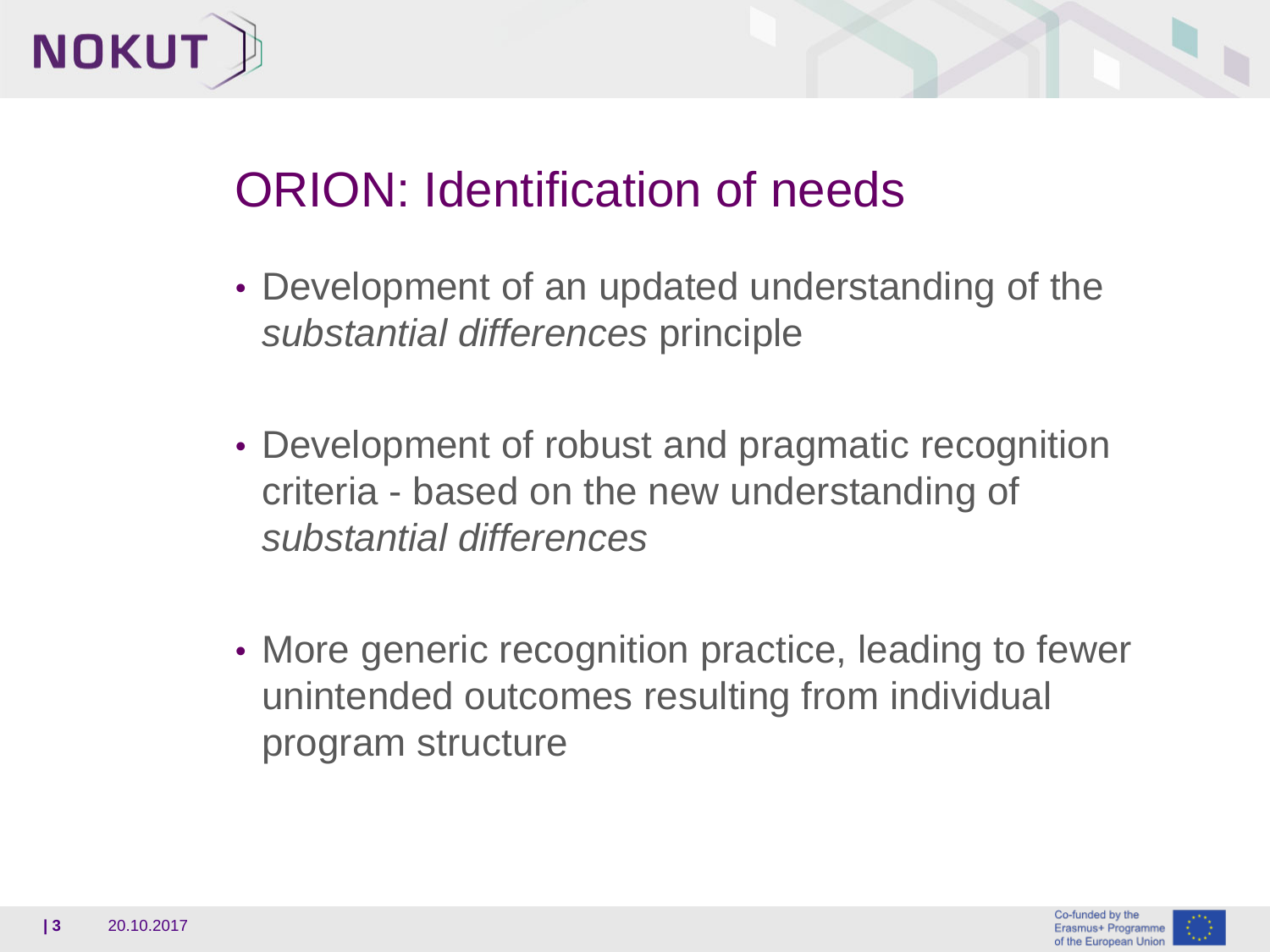



## ORION: Project objectives

- Create differentiated and more flexible recognition
- Make use of new tools such as learning outcomes and Qualification Frameworks
- From an input based recognition towards an output based recognition
- Be more in tune with new and current recommendations (Bologna etc.)
- A more harmonised recognition practice in the Nordic countries
- Facilitate mobility and internationalisation by improving recognition procedures
- Impact on Norwegian HEIs (NOKUT's practice normative)

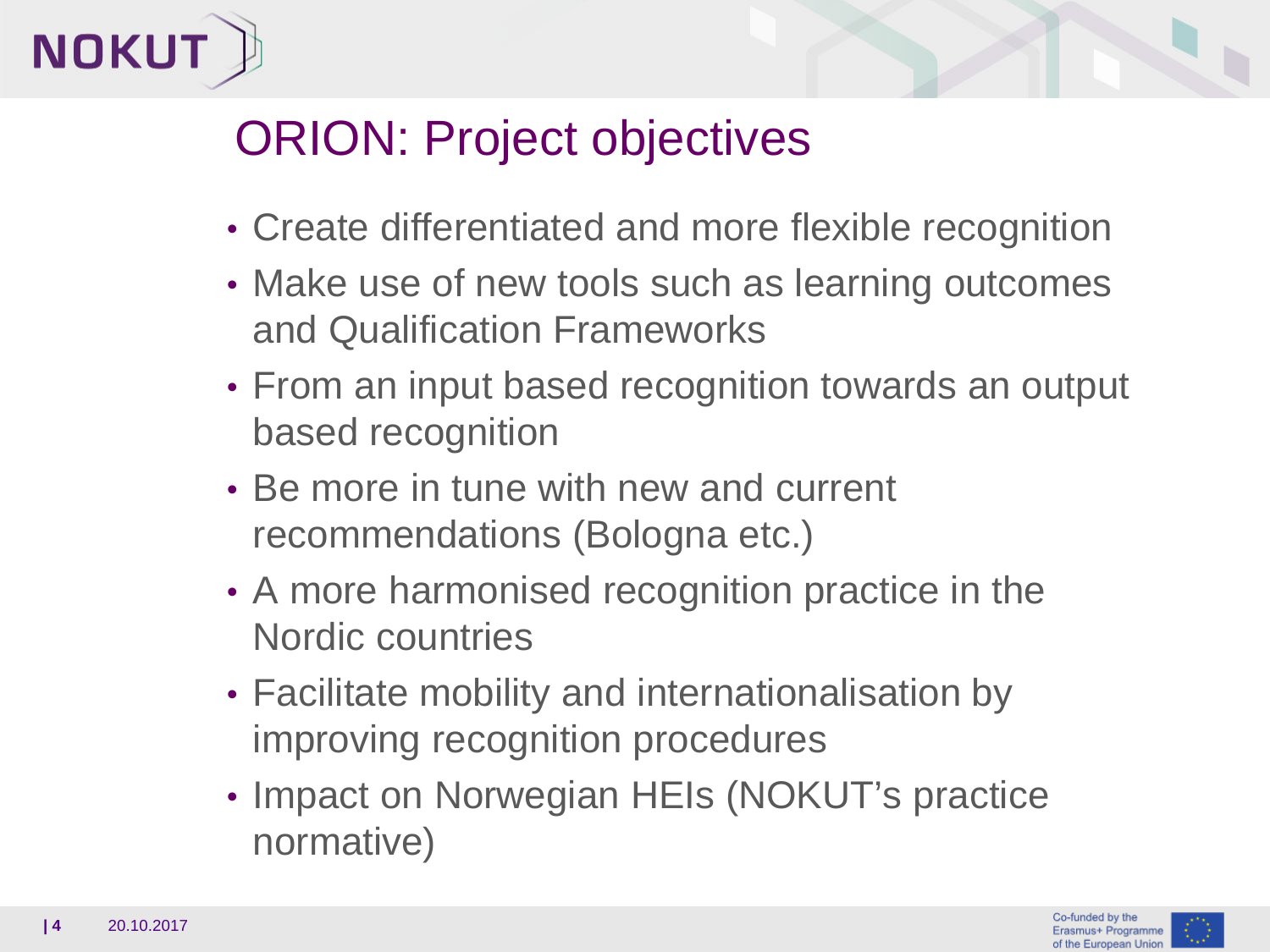



### ORION: expected outcomes

- Value for NOKUT: more flexible and modern recognition regime in line with international development and new recognition tools
- Value for other ENIC-NARICs: best practice sharing on how to make use of new recognition tools
- On a broader scale:
	- easier access to qualified workforce
	- promote mobility within EHEA
	- Better in line with international recommendations towards automatic recognition